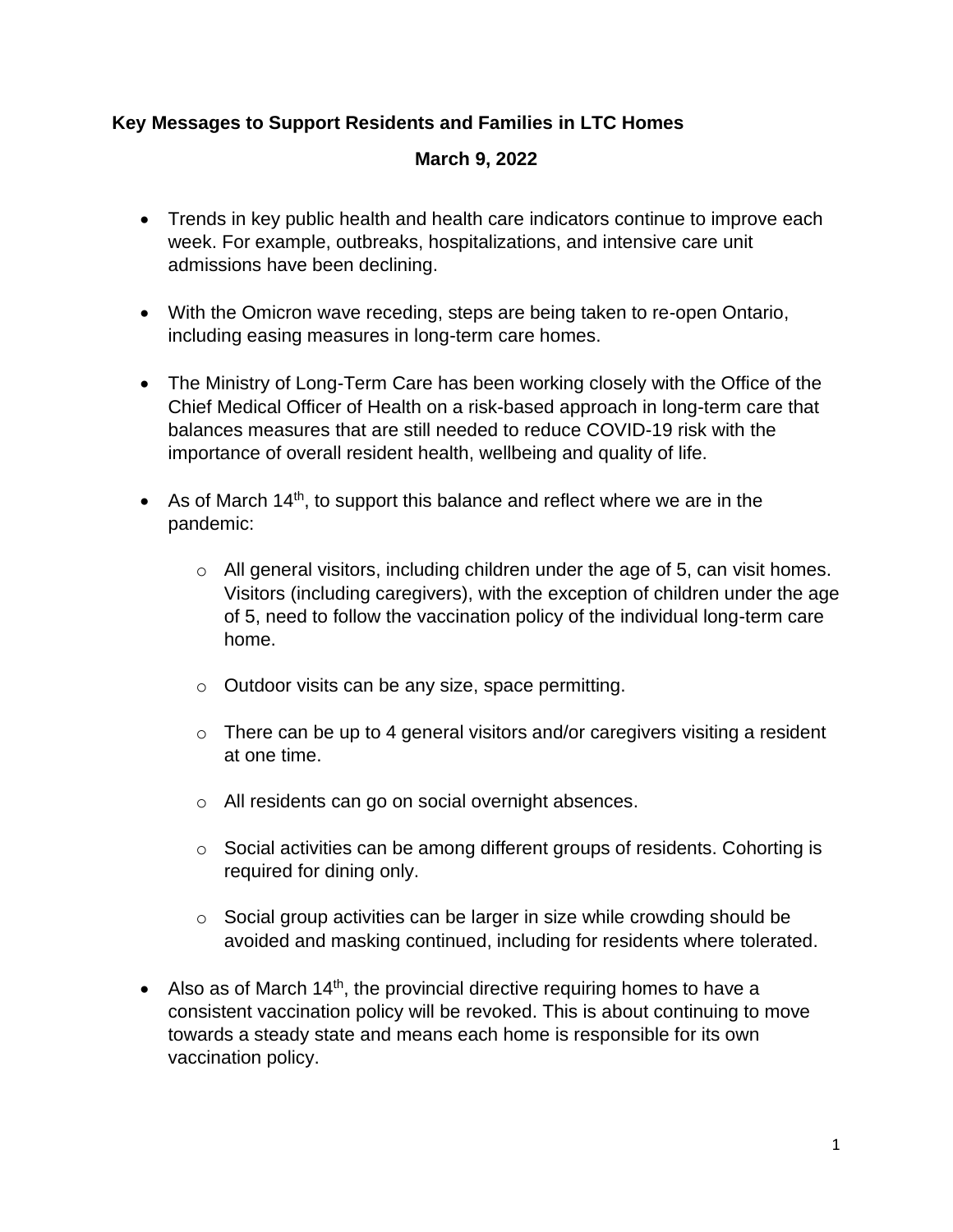- For greater clarity, revoking the provincial directive does not impact on the ability of homes to retain their employer-led vaccination policies provided they follow applicable laws, such as the *Human Rights Code* and the *Long-Term Care Homes Act*, including the Residents' Bill of Rights.
- Vaccination remains a key defense against COVID-19 and all Ontarians who are eligible are encouraged to get vaccinated, including receiving a booster dose.
- Everyone is reminded of the importance of remaining vigilant with public health measures, such as screening and testing, masking and using appropriate personal protective equipment.
- The ministry continues to work with the Office of the Chief Medical Officer of Health to monitor trends and will respond as needed if for example, a new variant emerges.

# **Questions and Answers**

#### **Q: Why is the ministry moving away from mandatory vaccination for all long-term care homes and allowing homes to implement their own/different vaccination policies?**

A: The provincial directive was needed earlier in the pandemic to consistently support all homes to put a vaccination policy in place. The provincial directive specified the elements that must be in each policy at a minimum and those specifics changed over time. Most recently the provincial directive was updated to include a third dose requirement for staff, students, volunteers, support workers and caregivers. All homes now have a vaccination policy in place, and at this point in the pandemic we are able to shift from a provincial directive that requires homes to have a mandatory vaccination policy to a guidance-based approach that continues to support homes with their employer-led policies and best practices.

While the provincial directive is revoked effective March 14, 2022, long-term care homes can keep their vaccination policies in place, with any changes they have determined to be appropriate. For example, homes may not retain a third dose requirement if, for example, they are concerned about staffing. Home policies can continue to have requirements for staff, volunteers, support workers, student placements, caregivers, general visitors, or other people entering a long-term care home. These requirements must be consistent with the Long-Term Care Homes Act, 2007, including the Residents' Bill of Rights, and comply with all applicable laws, such as the Human Rights Code.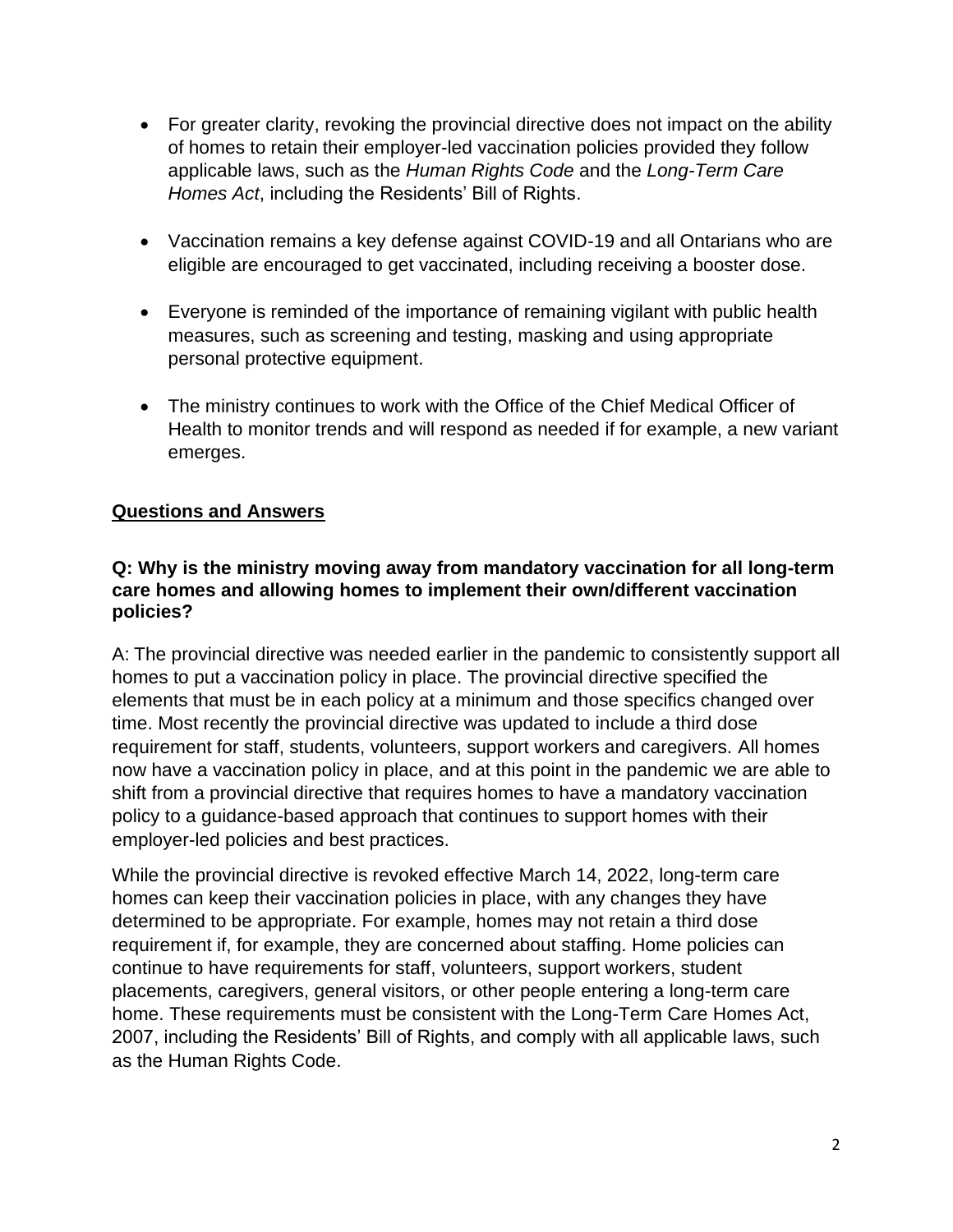#### **Q: Could staff that were previously put on leave or terminated due to not getting vaccinated return to work?**

A: Long-term care homes, as employers, can keep their vaccination policies in place. They retain their ability to mandate vaccination requirements. Home policies can continue to have requirements for staff, volunteers, support workers, student placements, caregivers, general visitors, or other people entering a long-term care home. These requirements must be consistent with the Long-Term Care Homes Act, 2007, including the Residents' Bill of Rights, and comply with all applicable laws, such as the Human Rights Code. Homes need to communicate how their vaccination policy is continuing beyond the life of the provincial directive.

## **Q: What if I am not comfortable with an unvaccinated staff member providing me care?**

A: Regardless of vaccination status, all staff are actively screened when they enter a long-term care home and must be tested regularly for COVID-19. Staff must also wear appropriate personal protective equipment when providing care to residents. We encourage you to speak to your home if you have concerns about the care you are receiving.

# **Q: Are masks still required?**

A: All staff and visitors must wear a medical mask for the entire duration of their shift or visit (including in the residents' room). Additionally, a medical or non-medical mask is required for the entire duration of an outdoor visit for general visitors. Removal of masks for the purposes of eating should be restricted to only areas designated by the home.

Residents are encouraged by their home to wear, or be assisted to wear, a medical mask or non-medical mask when receiving direct care from staff, when in common areas with other residents (with the exception of meal times), and when receiving a visitor, as tolerated.

## **Q: Who can visit a resident in a long-term care home?**

A: As of March 14, 2022, all persons can visit a long-term care home as long as they follow the home's vaccination policy. Children under the age of 5 can also visit homes although they are not eligible to receive a COVID-19 vaccine.

**Q: Can general visitors and essential caregivers join residents for a meal and for social gatherings (both for communal dining or in the resident's room)?**